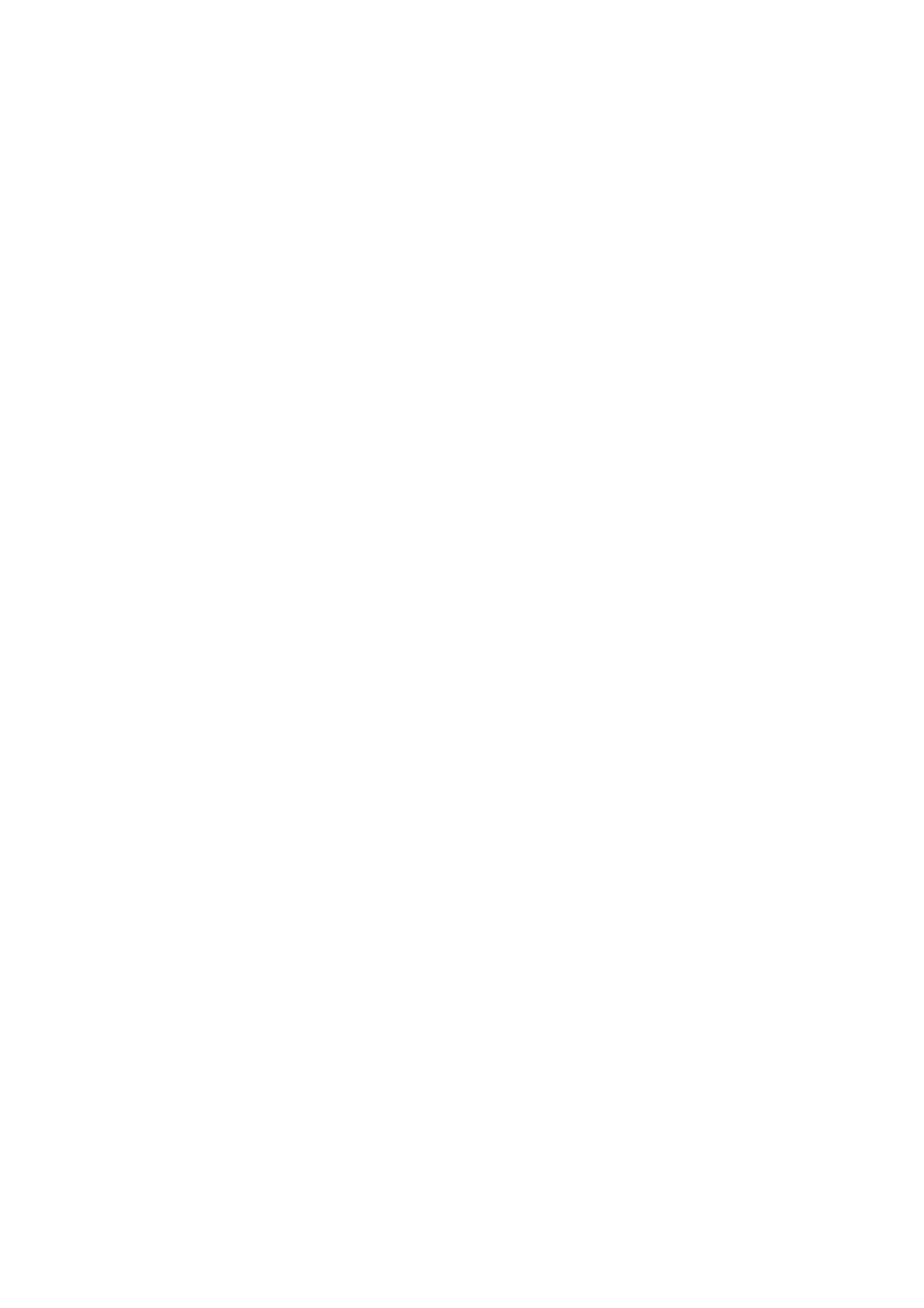Department of the Environment Supplementary Planning Guidance



**Draft practice note** 

**Consultation draft** 

# **Community engagement in the planning process**

July 2012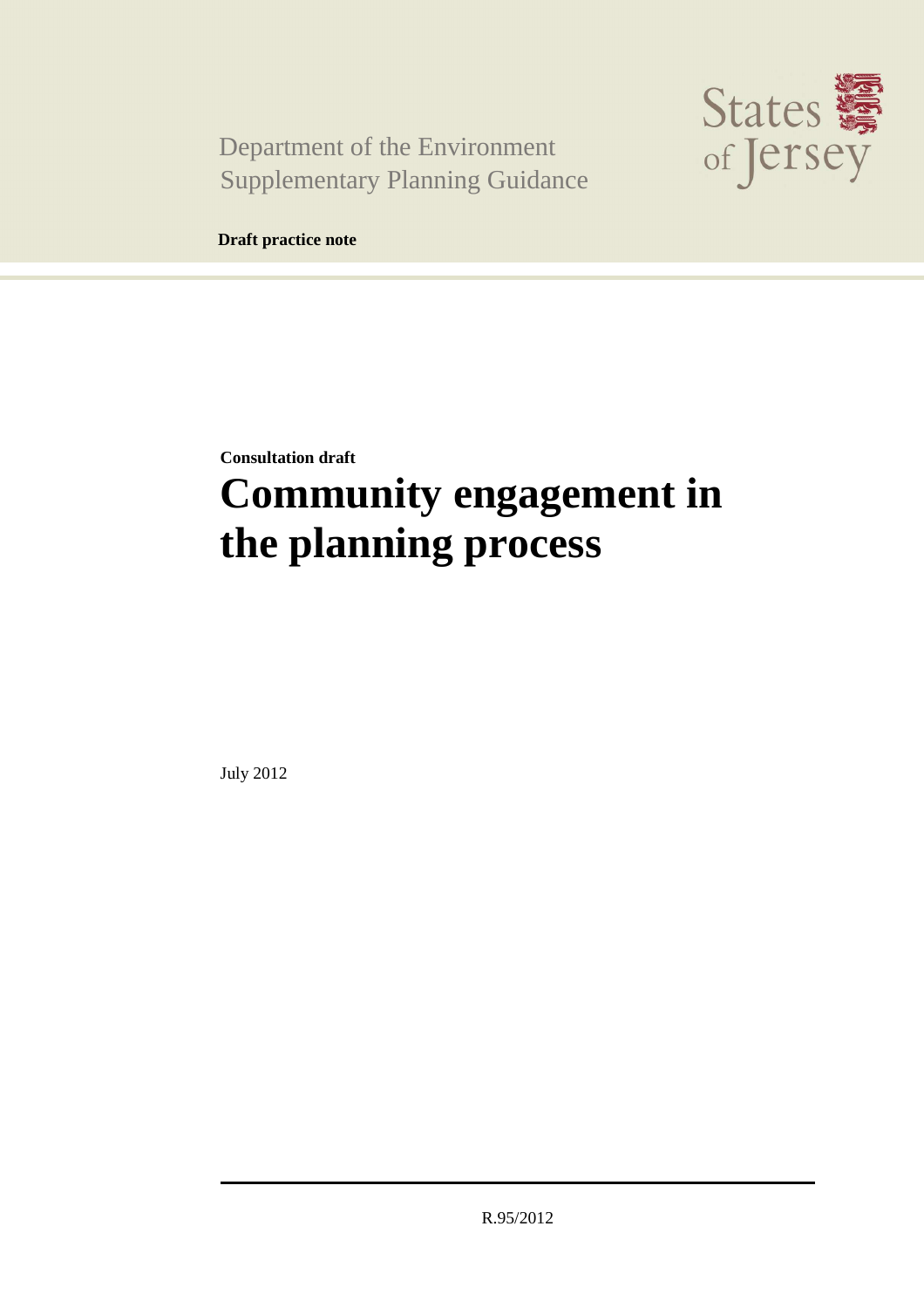#### **About supplementary planning guidance**

The Minister for Planning and Environment may publish guidelines and policies (supplementary planning guidance) in respect of: development generally; any class of development; the development of any area of land; or the development of a specified  $site<sup>1</sup>$ .

Supplementary planning guidance may cover a range of issues, both thematic and sitespecific, and provides further detail about either policies and proposals in the Island Plan or other issues relevant to the planning process. It can also be used to provide information about how the planning system operates.

Where relevant, supplementary planning guidance will be taken into account, as a material consideration, in making decisions.

Supplementary planning guidance is issued in a number of different forms, including –

- **Advice notes**, which offer more detailed information and guidance about the ways in which Island Plan policies are likely to be operated, interpreted and applied in decision-making;
- **Policy notes**, which can be issued by the Minister, following consultation with key stakeholders, in between reviews of the Island Plan, to supplement and complement the existing planning policy framework;
- **Masterplans, development frameworks and planning briefs** provide more detailed information and guidance about the development of specific sites and areas of the Island; and
- **Practice notes**, which aim to provide information about how the planning system's protocols and procedures operate.

The current supplementary planning guidance is listed and can be viewed on the States of Jersey website at www.gov.je/planningguidance.

Hard copies of all supplementary planning guidance can be obtained from Planning and Building Services, Department of the Environment, South Hill, St. Helier, JE2 4US; telephone: 01534 445508; e-mail: planning@gov.je.

 $\overline{a}$ 1 Under Article 6 of the Planning and Building (Jersey) Law 2002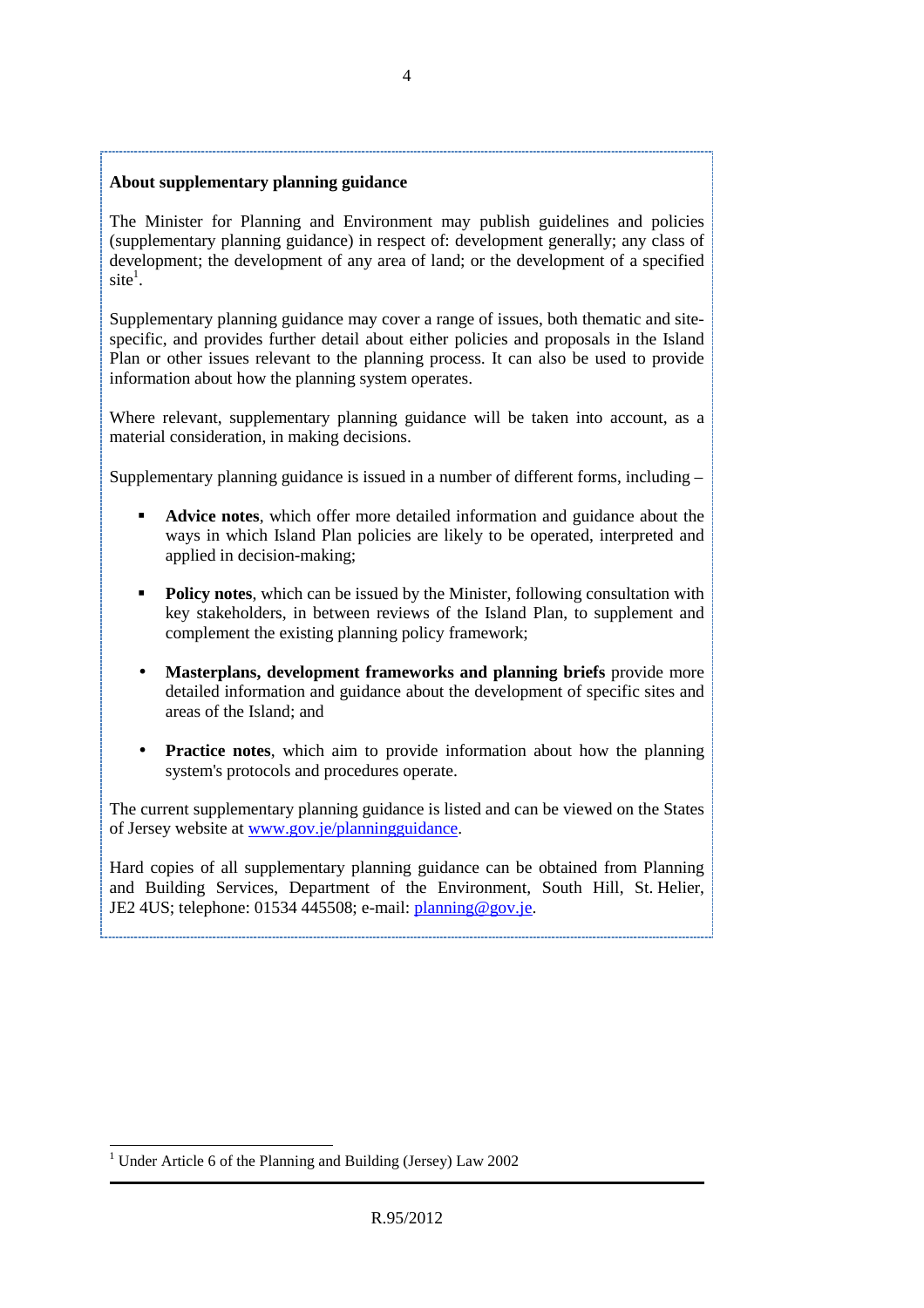# **1. Introduction**

- 1.1 The Minister wishes to encourage and facilitate community engagement in the planning process to ensure that as many people as possible participate in the decisions that affect the shape of our environment and our lives.
- 1.2 The Minister is particularly keen for community groups to apply their creative ideas and energy to the shaping of their own environments in a constructive manner, and in particular, to encourage them to work together in the development of village plans and new guidance for specific parts of the Island<sup>2</sup>.
- 1.3 The Minister recognises, however, that there may also be a desire for community groups to engage with the planning process through the critical review of planning applications. Through this mechanism, community groups are able to advise the Minister; the Planning Applications Panel and the Department of the Environment about matters of concern to them in the determination of planning applications.
- 1.4 The purpose of this procedural guidance note is to set out how community groups might best engage in this process and what both prospective applicants and the Department of the Environment might expect as a result.

# **2. Status of this guidance**

- 2.1 This guidance has been developed by the Department of the Environment in response to a growing desire for community groups to interact and engage with the planning process. It is a procedural guide and it is published by the Minister for Planning and Environment as a draft for consultation.
- 2.2 The results of this consultation will be reviewed by the Department of the Environment and the guidance reviewed and amended where necessary and appropriate prior to adoption.

# **3. Who is the guidance for?**

3.1 This guidance is designed to provide all of those with an interest in influencing change in their local environment – including community groups, applicants, developers, architects, agents, neighbours and other stakeholders – with guidance and advice about how community groups can best engage in the planning process and also about how the Department of the Environment expects community groups to engage with all those involved in the planning process.

## **4. Engagement with the planning process**

4.1 A number of community groups now regularly engage with the planning process. These groups vary in their form and purpose: some have been formed in response to a particular development proposal or set of development proposals affecting a specific area of the Island; some represent a particular

 $\overline{a}$ <sup>2</sup> Proposals 14 and 15 of the Island Plan 2011 refer to the Minister's intent to develop new planning policy frameworks for some of the Island's small rural villages and centres.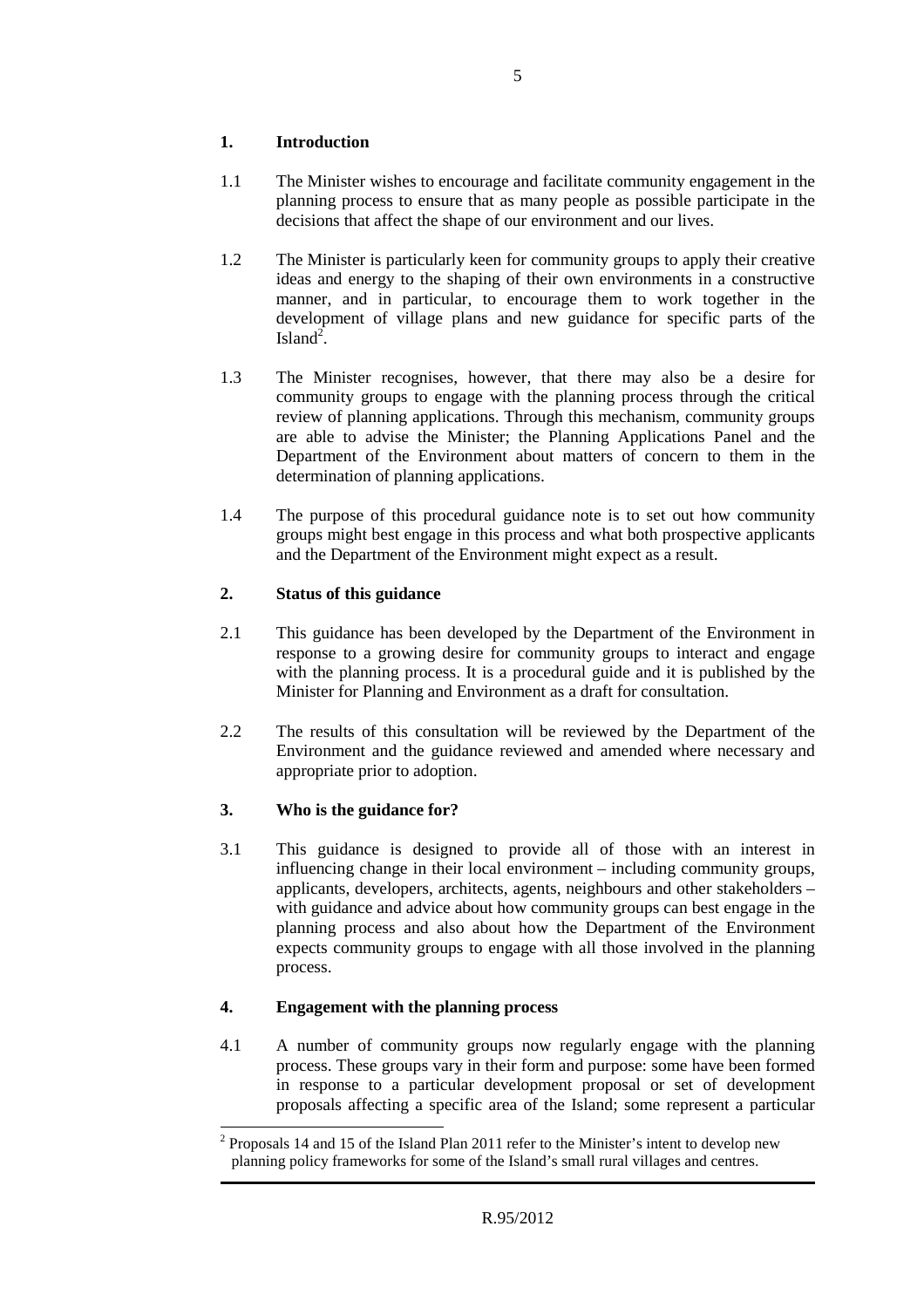interest or theme; others have been given a mandate to engage with the planning process through a parish assembly, but all wish to be involved and to influence decision-making which affects their particular area of interest.<sup>3</sup>

4.2 This can be done in a number of ways, and the purpose of this guidance is to set out how best this might be achieved and what everyone can expect from such engagement.

#### **Review of planning applications**

- 4.2.1 Anyone can become involved in the planning process by taking advantage of the opportunity available to them to comment on planning applications: this is simple to do and provides everyone with  $\alpha$  stake in the process<sup>4</sup>.
- 4.2.2 Some community groups have, through agreement with the Department for the Environment, established themselves as nonstatutory consultees for planning applications affecting the area(s) they are interested in, and receive information about formal development proposals that are received by the Department of the Environment. Other groups simply review the weekly planning application publication list and choose to identify and review those proposals that may be of specific interest to them.
- 4.2.3 The register of planning applications, including the application content, is available to view in hard copy at the offices of the Department of the Environment at South Hill; at all of the Island's parish halls; and also online (see: https://www.mygov.je/Planning/Pages/planning.aspx )
- 4.2.4 All comment that is to be made on planning applications needs to be submitted within 21 days of the development proposal having been advertised and needs to be made in writing: it can be submitted through the post or by e-mail to the Department of the Environment.
- 4.2.5 The nature and scale of some development proposals can warrant additional public consultation and engagement with people living in an area that might be most affected by it, including community groups: this is a matter for developers, who may wish to prepare additional consultation material and to present their proposals to promote greater understanding and awareness of the implications of any scheme.
- 4.2.6 The Minister for Planning and Environment would generally encourage the raising of awareness about development proposals for local communities and groups where it is clear that this is not a formal part of the planning application process and where there is an

<sup>&</sup>lt;sup>3</sup> See 'Useful contacts' section for details of active community groups

<sup>4</sup> See the Minister's supplementary planning guidance note *Making comment on a planning application* (October 2009):

http://www.gov.je/PlanningBuilding/LawsRegs/SPG/PracticeNotes/Pages/MakingComments PlanningApplication.aspx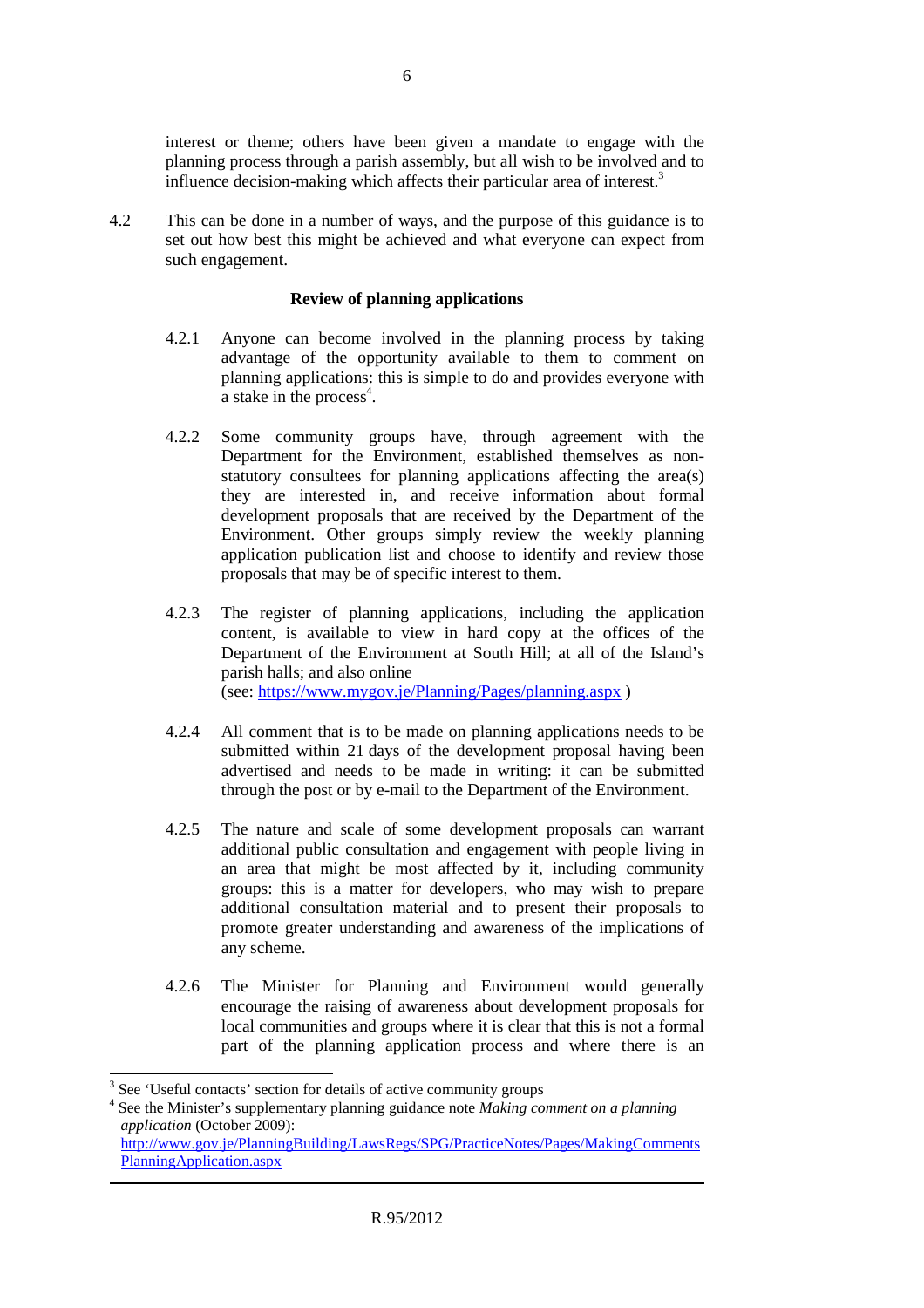understanding, on behalf of the applicant and the local community or a community group, that the determination of any planning application rests with the Minister for Planning and Environment.

- 4.2.7 The Minister, the Planning Applications Panel and the Department of the Environment will give due consideration in the decision-making process to all representations received about planning applications, whoever they are made by, having regard to their nature and substance. The decision-maker's duty is to consider all representations to the extent that they contain material planning considerations<sup>5</sup>. Similarly, where they are immaterial, regardless of who has made them, the decision-maker may disregard them.
- 4.2.8 The Minister's planning guidance (*Making comment on a planning application* (October 2009)) provides advice on what matters might be considered to be material to a planning application. As stated elsewhere in this guidance, the Minister is keen to work with community groups to develop guidance for their own area of interest which may itself, following due process of consultation and adoption, become a material consideration in the planning process.
- 4.2.9 Some planning applications are determined in a public forum, and the Minister welcomes representation from community groups to his public meetings or those of the Planning Applications Panel in further support of any representation already made.
- 4.2.10 Community groups may also choose to engage with the media in relation to live planning applications where they wish to raise issues more widely in relation to a particular development proposal. As stated above, the Minister supports the raising of awareness in general about planning matters and will take all material considerations into account where representations are properly made and where they raise material planning considerations.

## **Pre-consultation advice**

- 4.2.11 Some developers and community groups may wish to engage with each other before the submission of formal planning applications: there is no requirement to do this and it is undertaken on an entirely voluntary basis.
- 4.2.12 It may be potentially beneficial to both the prospective developers and a community group in facilitating an informal exchange of information and views about the possible benefits, impacts and mitigation of development schemes before they are submitted as formal planning applications to the Department of the Environment.
- 4.2.13 The Minister for Planning and Environment would encourage the raising of awareness about development proposals for local communities and groups where it is clear that this is not a formal part of the pre-application or planning application processes operated by

 $\overline{a}$ 5 See *Ruette Pinel Farm Limited vs Minister for Planning and Environment* (6th January 2011)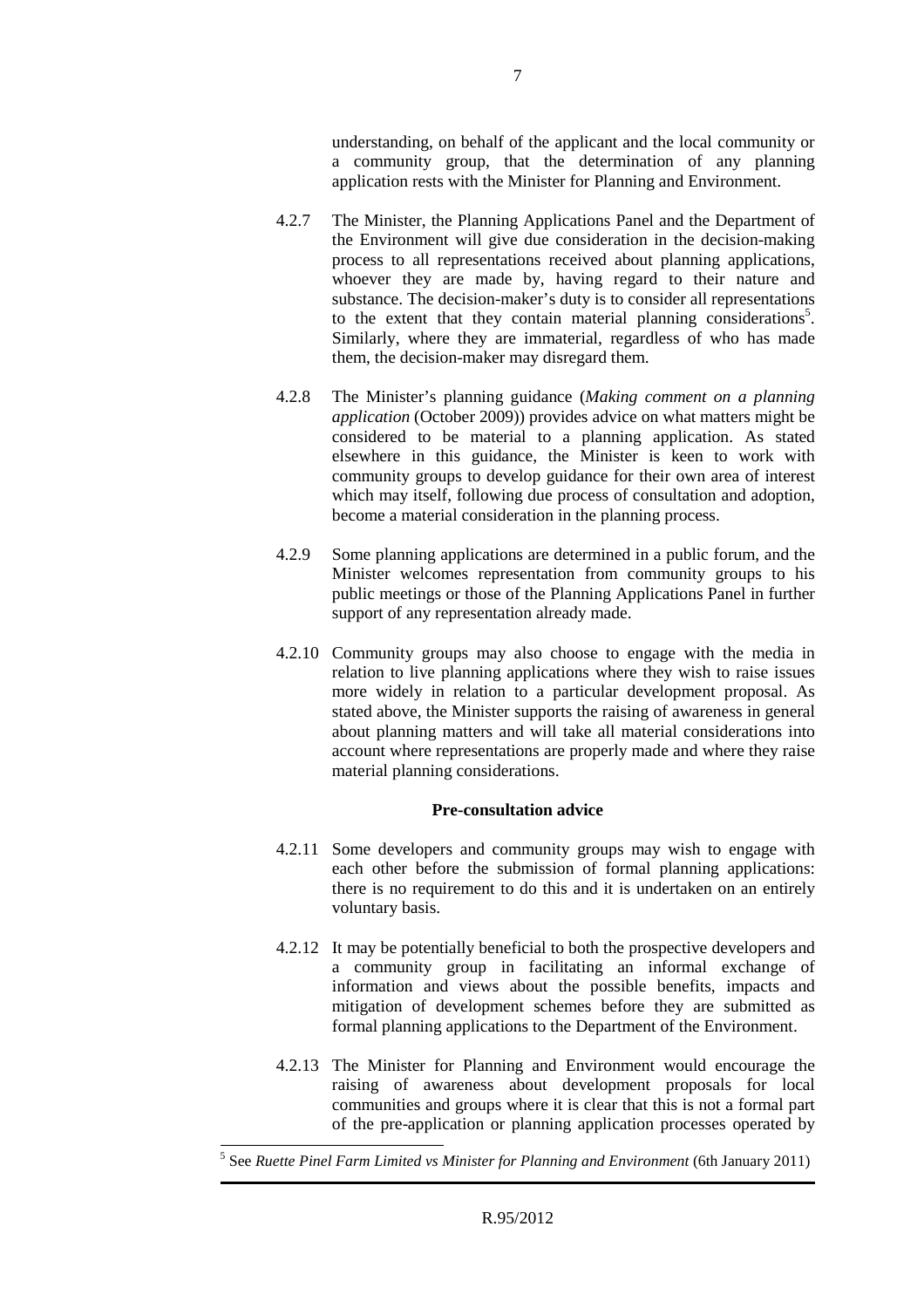the Department of the Environment and where there is an understanding, on behalf of the applicant and the local community or a community group, that the determination of any subsequent planning application rests with the Minister for Planning and Environment.

4.2.14 The prospective applicant should also be aware that any informal comment offered by community groups through such a process is likely to be made on a 'without prejudice' basis and that any community group may reserve the right to review its position, relative to any subsequent planning application and the preparation of a formal representation on that application, following more in-depth scrutiny and assessment of the proposal and/or consideration of issues subsequently raised by other stakeholders.

## **Collaboration in plan-making**

- 4.2.15 The Minister is particularly keen for community groups to apply their creative ideas and energy to the shaping of their own environments in a constructive manner. In particular, the Minister wishes to encourage them to work with the Department of the Environment in the development of new supplementary planning guidance for the areas that they are particularly interested in and care about. This might take the form of village plans; design guides and Conservation Area statements, amongst others.
- 4.2.16 It may also result in the emergence of specific development proposals as a direct way of meeting some of the community's needs. Any such development proposals would be subject to the formal processes of assessment operated by the Department of the Environment.
- 4.2.17 The development of further supplementary planning guidance would need to be undertaken in collaboration with the Department of the Environment for consideration and adoption by the Minister for Planning and Environment. It would need to be developed through a process involving appropriate consultation with key stakeholders and the local community. The Minister would formally consider the outcome of any consultation process before deciding whether to amend or adopt any new guidance.
- 4.2.18 Where any emergent guidance challenges adopted Island Plan policy, it may require the consideration of the States, as an amendment to the Island Plan.